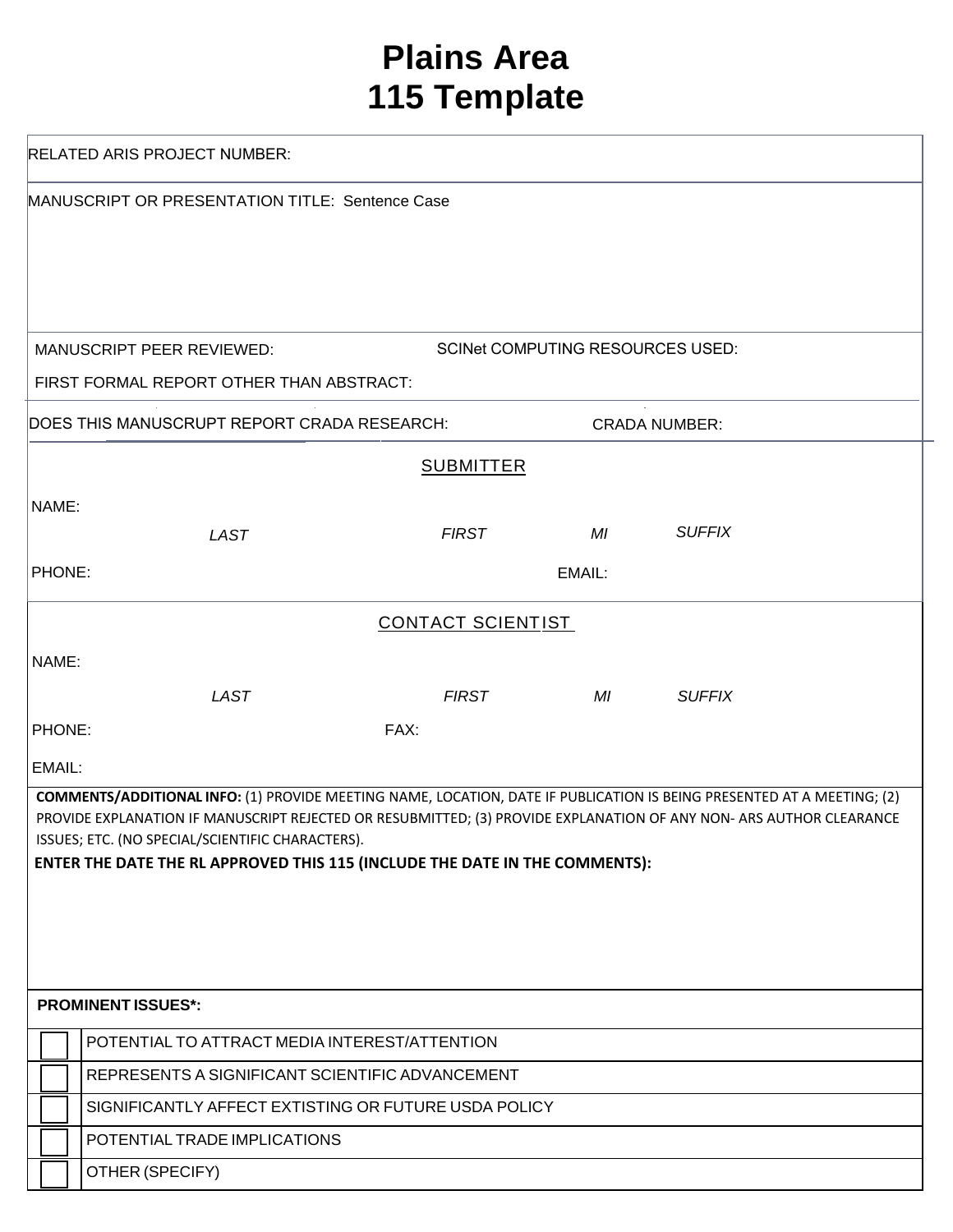| <b>AUTHORS</b>   |                         |                  |                   |    |                      |           |
|------------------|-------------------------|------------------|-------------------|----|----------------------|-----------|
| AUTHORSHIP       | <b>SENIOR</b><br>AUTHOR | <b>LAST NAME</b> | <b>FIRST NAME</b> | MI | EMPLOYER/AFFILIATION | CLEARANCE |
| $\mathbf 1$      |                         |                  |                   |    |                      |           |
| $\overline{2}$   |                         |                  |                   |    |                      |           |
| $\mathbf{3}$     |                         |                  |                   |    |                      |           |
| $\overline{4}$   |                         |                  |                   |    |                      |           |
| $\sqrt{5}$       |                         |                  |                   |    |                      |           |
| $\,6\,$          |                         |                  |                   |    |                      |           |
| $\overline{7}$   |                         |                  |                   |    |                      |           |
| $\, 8$           |                         |                  |                   |    |                      |           |
| $\boldsymbol{9}$ |                         |                  |                   |    |                      |           |
| $10\,$           |                         |                  |                   |    |                      |           |
| 11               |                         |                  |                   |    |                      |           |
| 12               |                         |                  |                   |    |                      |           |
| $13$             |                         |                  |                   |    |                      |           |
| 14               |                         |                  |                   |    |                      |           |
| $15\,$           |                         |                  |                   |    |                      |           |
| 16               |                         |                  |                   |    |                      |           |
| $17 \,$          |                         |                  |                   |    |                      |           |
| 18               |                         |                  |                   |    |                      |           |
| $19$             |                         |                  |                   |    |                      |           |
| $20\,$           |                         |                  |                   |    |                      |           |
| 21               |                         |                  |                   |    |                      |           |
| 22               |                         |                  |                   |    |                      |           |
| 23               |                         |                  |                   |    |                      |           |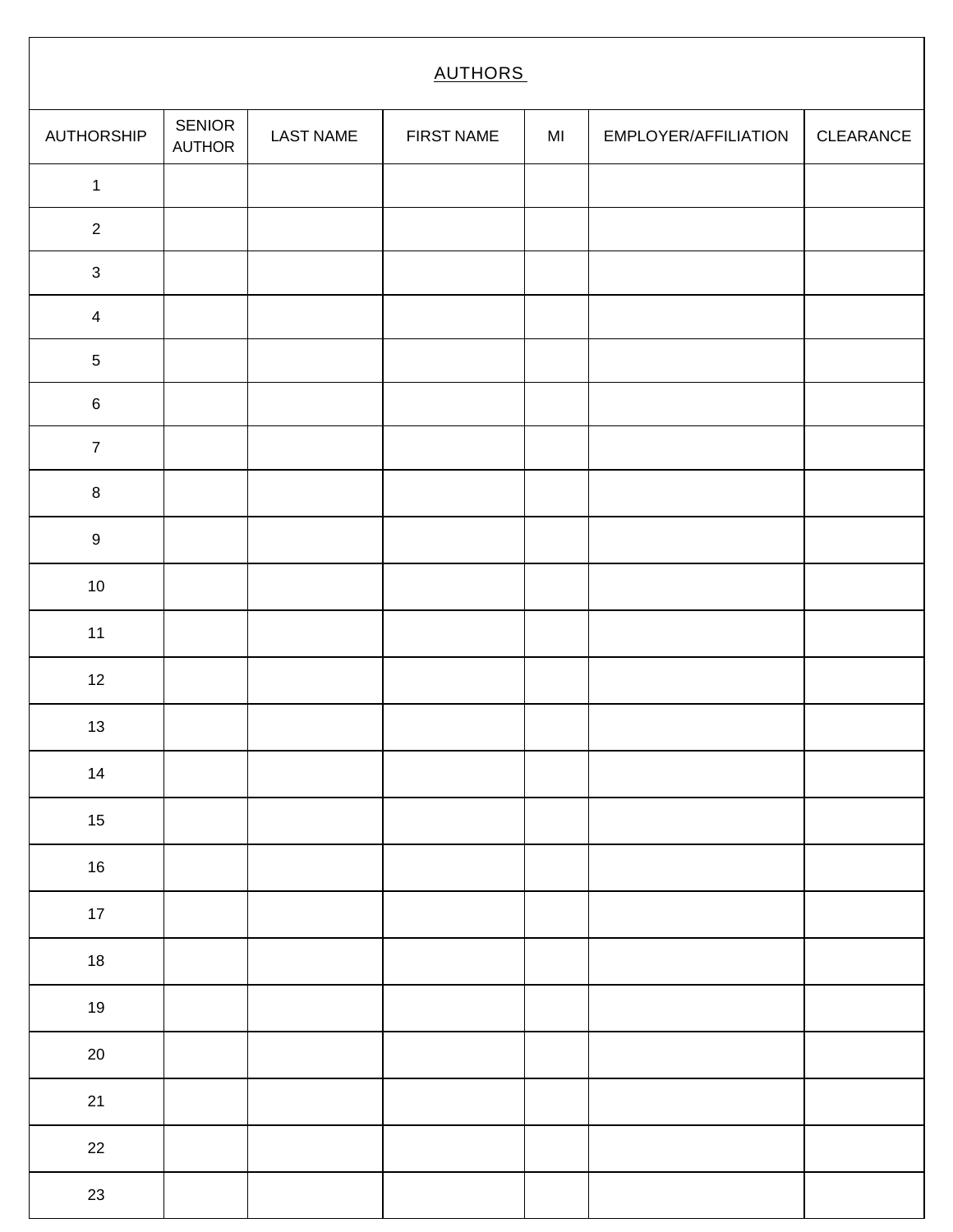| 24              |  |  |  |
|-----------------|--|--|--|
| 25              |  |  |  |
| 26              |  |  |  |
| 27              |  |  |  |
| 28              |  |  |  |
| 29              |  |  |  |
| 30 <sup>°</sup> |  |  |  |

| Journal or Equivalent:                              |                                                                                                                    |                               |  |  |
|-----------------------------------------------------|--------------------------------------------------------------------------------------------------------------------|-------------------------------|--|--|
| Publication Type: $A = Abstract$                    | Docket No:                                                                                                         | Confidential until Published: |  |  |
| Date Submitted to Journal:                          | Acceptance Date:                                                                                                   | <b>Previously Submitted:</b>  |  |  |
| <b>Repository URL:</b>                              |                                                                                                                    |                               |  |  |
| <b>Publication Date:</b>                            | Hold from Tektran for OTT Review:                                                                                  | Hold from Tektran until:      |  |  |
| Volume/Page:                                        |                                                                                                                    |                               |  |  |
|                                                     | Due to patent potential, is retention of intellectual property rights desired? If unknown, contact Patent Advisor: |                               |  |  |
| If Publication Type – Patent or PCT: Serial/App No: |                                                                                                                    | <b>Application Filed:</b>     |  |  |
|                                                     |                                                                                                                    |                               |  |  |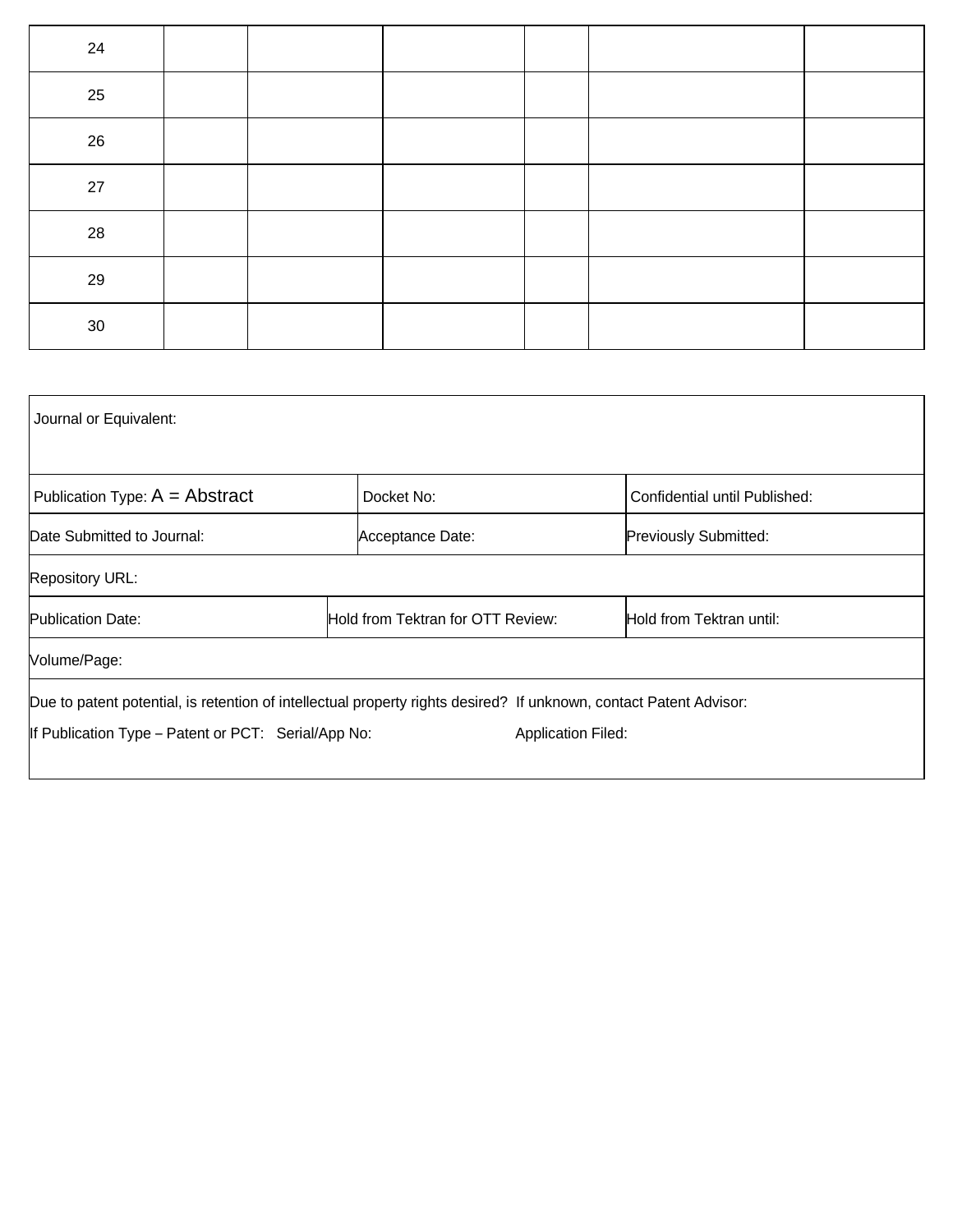If this is a Peer Review Journal, please complete the interpretive summary section below. If not, please proceed to completion of the technical abstract.

Interpretive Summary:

Technical Abstract:

## **NOTES TO ARIS USER**

\*\*FOR PREVIOUS SUBMISSIONS, THE ORIGINAL 115 NEEDS TO BE **UPDATED. DO NOT** CREATE A NEW 115 FOR RESUBMISSIONS.

## **NOTE S TO FORM SUBMITTER**

\*PROMINENT ISSUES REPRESENTS A SIGNIFICANT SCIENTIFIC ADVANCEMENT: AN ADVANCE-MENT THAT WILL DRAW BROAD, ROBUST ATTENTION TO THE PROJECT BECAUSE OF ITS SCI-ENTIFIC MERIT AND/OR BECAUSE IT WILL CHANGE THE WAY WE THINK ABOUT POLICY OR GOV-ERNMENT ACTIONS. IT IS **NOT** DEPENDENT ON WHERE IT IS PUBLISHED, BUT MORE IM-PORTANTLY, WHAT IS BEING PUBLISHED.